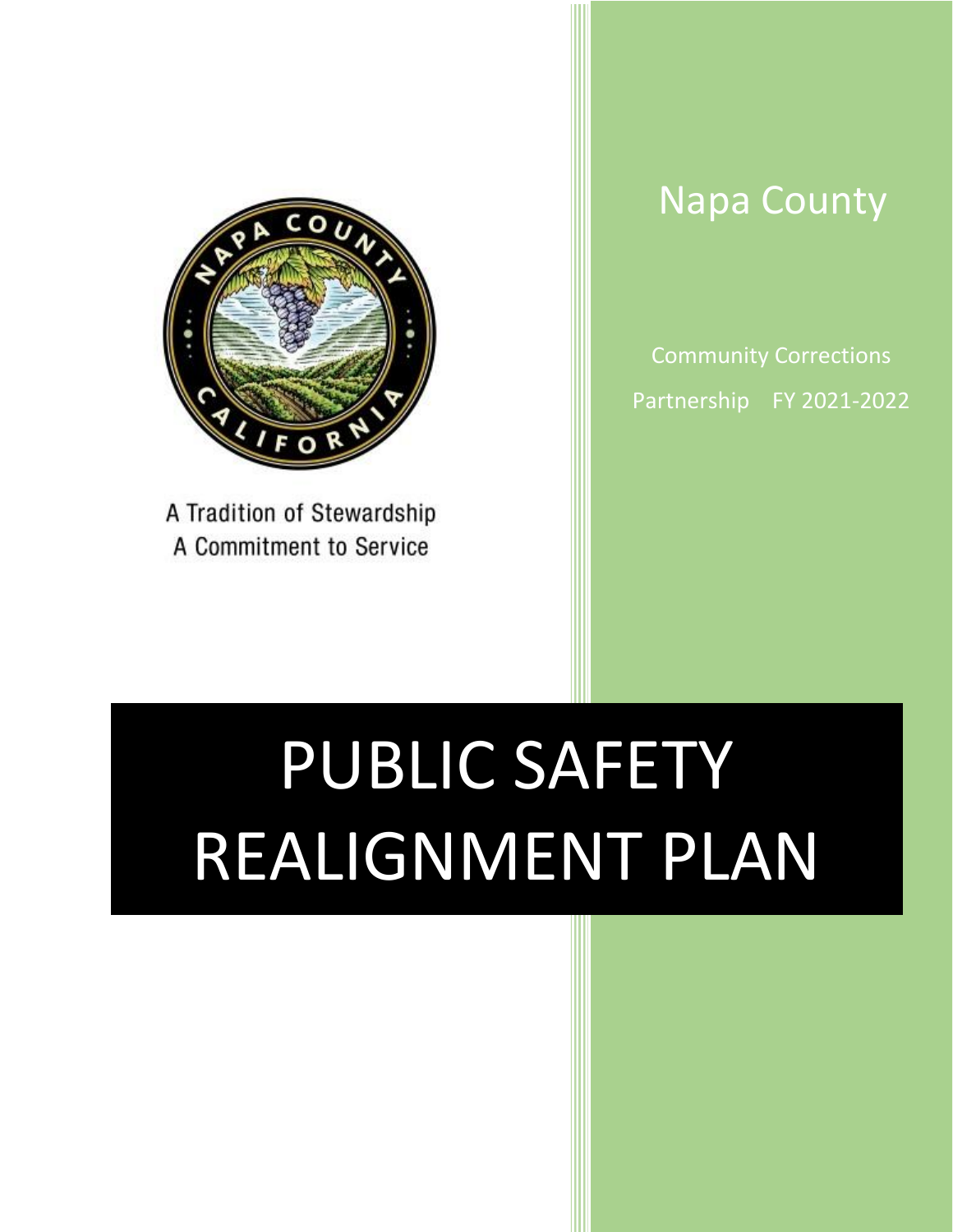# **Table of Contents**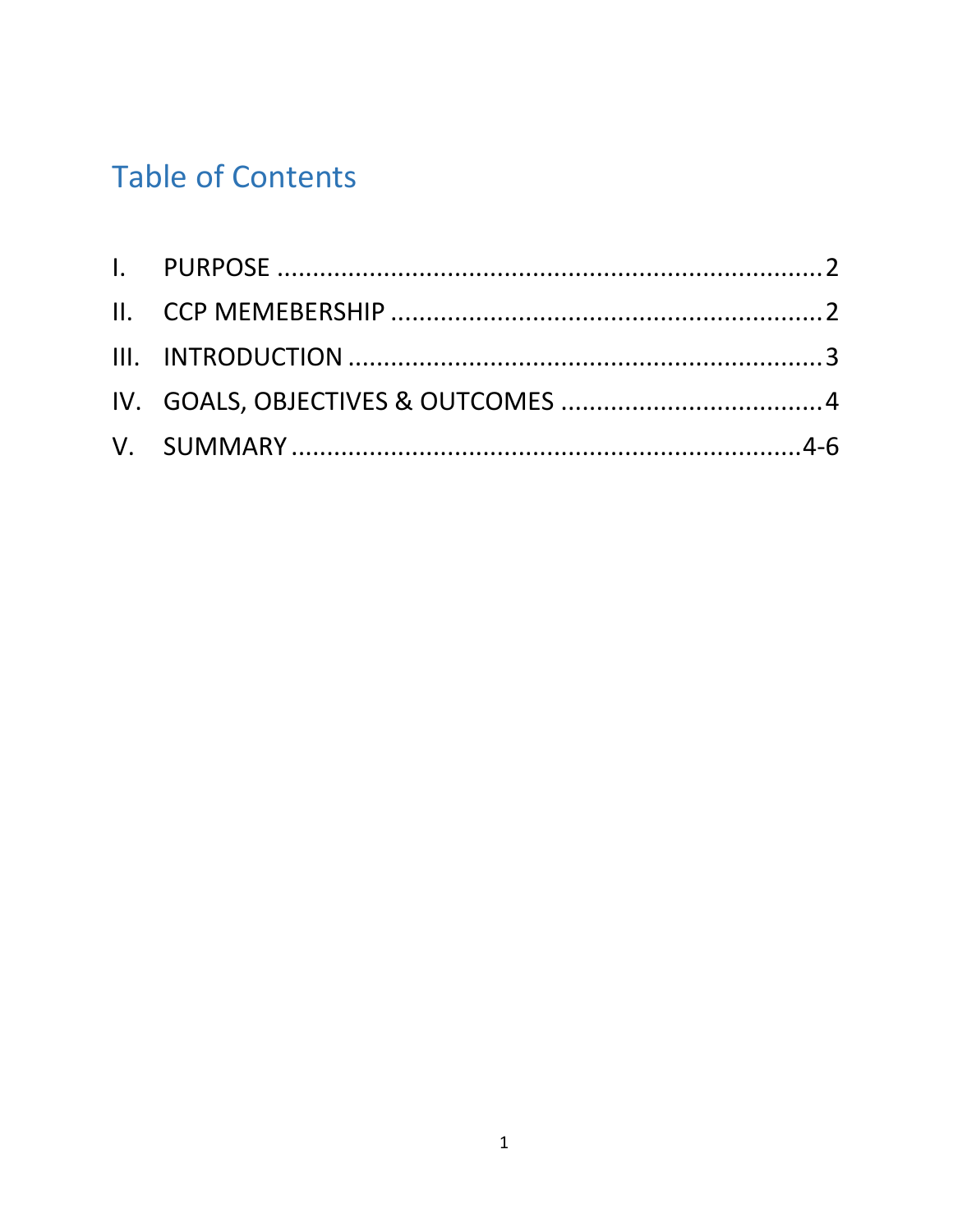# <span id="page-2-0"></span>I. PURPOSE

The purpose of the Community Corrections Partnership (CCP) is to advise the Probation Department on the development and implementation of an ongoing *Community Corrections Program*, as provided for in the *Community Corrections Performance Act of 2009* (California Penal Code Sections 1228 through 1233.7*).* In 2011, the CCP recommended a local plan to the Board of Supervisors for the implementation of the 2011 public safety realignment, as provided for in Section 1230.1 of the Penal Code. Beginning in 2020, each County Probation Department is required to submit a yearly report on implementation of that plan to the Board of State and Community Corrections (BSCC).

# <span id="page-2-1"></span>II. CCP MEMBERSHIP

- A. Executive Committee Standing Members
	- 1) Julie Baptista, Chief Probation Officer
	- 2) Mark Boessenecker, Presiding Judge of the Superior Court
	- 3) Oscar Ortiz, Sheriff
	- 4) Allison Haley, District Attorney
	- 5) Ron Abernethy, Public Defender
	- 6) Jennifer Yasumoto, Director of Health & Human Services
	- 7) Jennifer Gonzales, Napa Police Department
- B. Other Partnership Members
	- 1) Brad Wagenknecht, Board of Supervisors
	- 2) Lindsay Stark, Alcohol and Drug Administrator
	- 3) Barbara Nemko, County Superintendent of Schools
	- 4) Sarah O'Malley, Deputy Director Mental Health
- C. Other Criminal Justice Partners
	- 1) Minh Tran, County Executive Officer
	- 2) Doug Parker, Deputy County Counsel
	- 3) Victoria Wood, Superior Court Judge
	- 4) Scott Young, Superior Court Judge
	- 5) Elia Ortiz, Superior Court Judge
	- 6) Monique Langhorne, Superior Court Judge
	- 7) Bob Fleshman, Court Executive Officer
	- 8) Cullen Dodd, Undersheriff
	- 9) Paul Gero, Assistant District Attorney
	- 10) Daniel Sanchez, Management Analyst
	- 11) Yuen Chiang, Victim Witness Program Manager
	- 12) Karen Graff, Program Manager, Geo Group, Inc.
	- 13) Dina Jose, Director of Corrections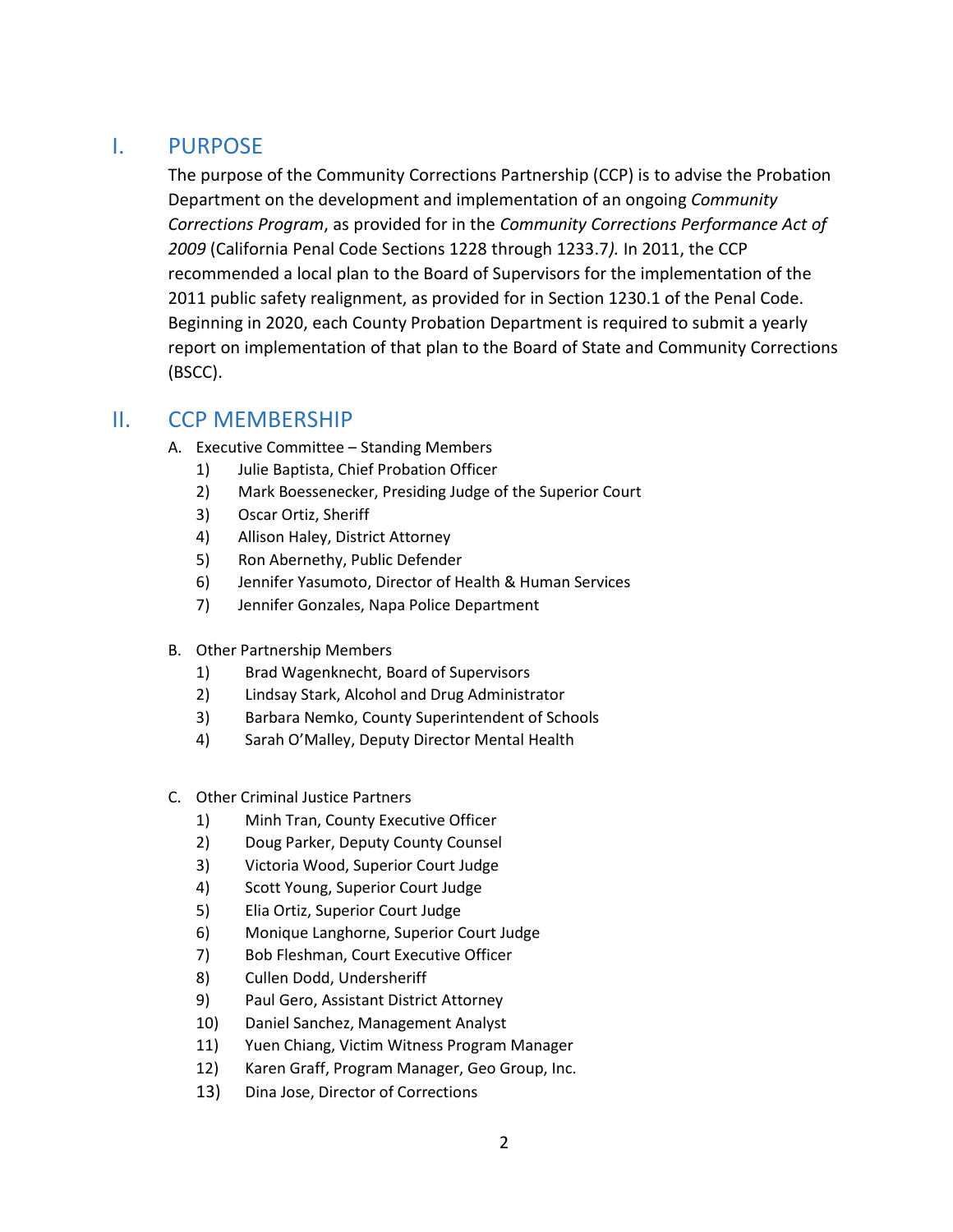### <span id="page-3-0"></span>III. INTRODUCTION

In an effort to address overcrowding in California's prisons and assist in alleviating the State's financial crisis, the Public Safety Realignment Act (Assembly Bill 109) was signed into law on April 4, 2011. AB109 transferred responsibility for supervising specified lower level inmates and parolees from the California Department of Corrections and Rehabilitation (CDCR) to California counties. AB109 did not contain the funding for county agencies to implement the realignment shift and was not operative until funding was provided for counties. On June 30, 2011, Governor Brown signed a series of legislative bills as part of the State budget that provided funding and made necessary technical changes to implement the Public Safety Realignment Act, which went into effect on October 1, 2011.

AB109 transferred responsibility for supervising non-violent, non-serious, non-sex offenders (non/non/non's) or Post Release Community Supervision (PRCS) upon release from State Prison to County Probation in lieu of being supervised by State Parole. Further, any non/non/non's sentenced after October 1, 2011, are no longer eligible to serve their prison sentence in State Prison and instead must serve it at the County Jail (Penal Code 1170(h)). The third population realigned from state to local responsibility is parolees who are no longer revoked to State Prison; their revocation period is instead served at the County Jail and is capped at 180 days. AB109 allows counties maximum flexibility in developing intervention and sanctions at the local level

#### **AB 109 Offender Population Terms and Definitions**

- *Non‐Violent/Non‐Serious/Non‐Sex Offenders (Non, Non, Non):* AB109/AB117 revises the Penal Code to allow certain offenders convicted of specified crimes to serve their "prison" terms in the county jail, effective October 1, 2011. The population serving sentences locally are those convicted of certain nonviolent/non-serious/non-registerable sex offenses. These offenders may be sentenced to a period of mandatory supervision as part of their sentence and would be under the supervision of the Probation Department.
- *Post Release Community Supervision (PRCS*): Non/Non/Non offenders released from State Prison after October 1, 2011, are placed on Post Release Community Supervision under the jurisdiction of county authorities. These offenders are released from State Prisons to community supervision on their regularly anticipated parole date.
- *Mandatory Supervision:* Mandatory Supervision is the term given to the period of supervision imposed as part of a "split sentence" under 1170 (h)(5) PC. While probation departments have jurisdiction over the "split sentence" subgroup, these offenders are not on traditional probation but will be managed under terms and procedures similar to probationers.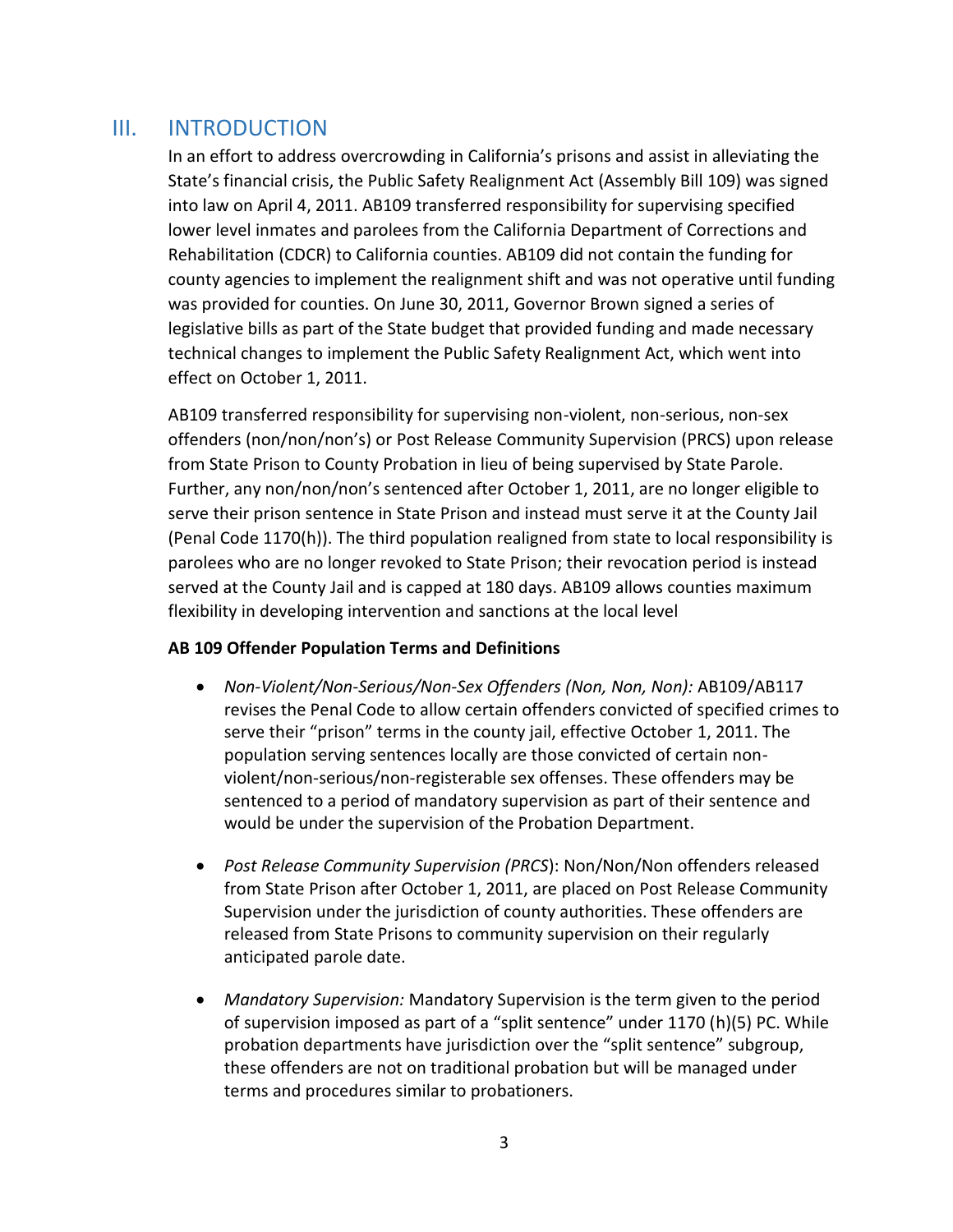# <span id="page-4-0"></span>IV. GOALS, OBJECTIVES & OUTCOMES

#### **Principles**

Public Safety Realignment places significant responsibility on the local jurisdiction and brings with it numerous challenges, however, by allowing for flexibility it also presents opportunities. The local Community Correction Partnership (CCP) is committed to mitigating challenges and seizing these opportunities to improve the local criminal justice system. The CCP uses the following criteria to guide our local efforts and provide focus of the designated resources:

- *Safety and Crime Prevention*: Assure any proposed program or policy promotes a shared safety approach in collaboration with community partners to minimize risk to the community.
- *Accountability*: Assure that the proposal is consistent with the deterrent and retributive functions of law enforcement, both for participants and for the public at large.
- *Recidivism*: Deliver evidence-based programs that are data driven and shown to produce a reduction in recidivism. Recidivism is measured by returns to incarceration for supervision violations and failures to appear as well as by the commission of new offenses. These multiple measures will allow Napa to measure success in terms of jail bed use as well as community safety, and to account for pretrial defendants as well as sentenced offenders.
- *Cost*: Determine what investment is required by the county to establish and maintain a sustainable program. Collect and examine data to ensure enough people would qualify for or be referred to maintain fidelity of the program and justify expenditure

Criminal justice research and our local public safety experience identify core program elements that should be addressed to support the principles listed above. The Executive Committee, through service agreements, community collaboration, and program development efforts will focus on resources and services that meet these criteria.

#### **Services and Implementation**

*Community Supervision:* Probation staff investigates, assesses and supervises offenders. Staff establishes conditions of community supervision in order to assist the offender to be successful in the community, thus minimizing the risk to reoffend.

*Transition Plan for those returning from prison:* All offenders returning from prison have a range of assessments as soon as possible. Referrals to community agencies are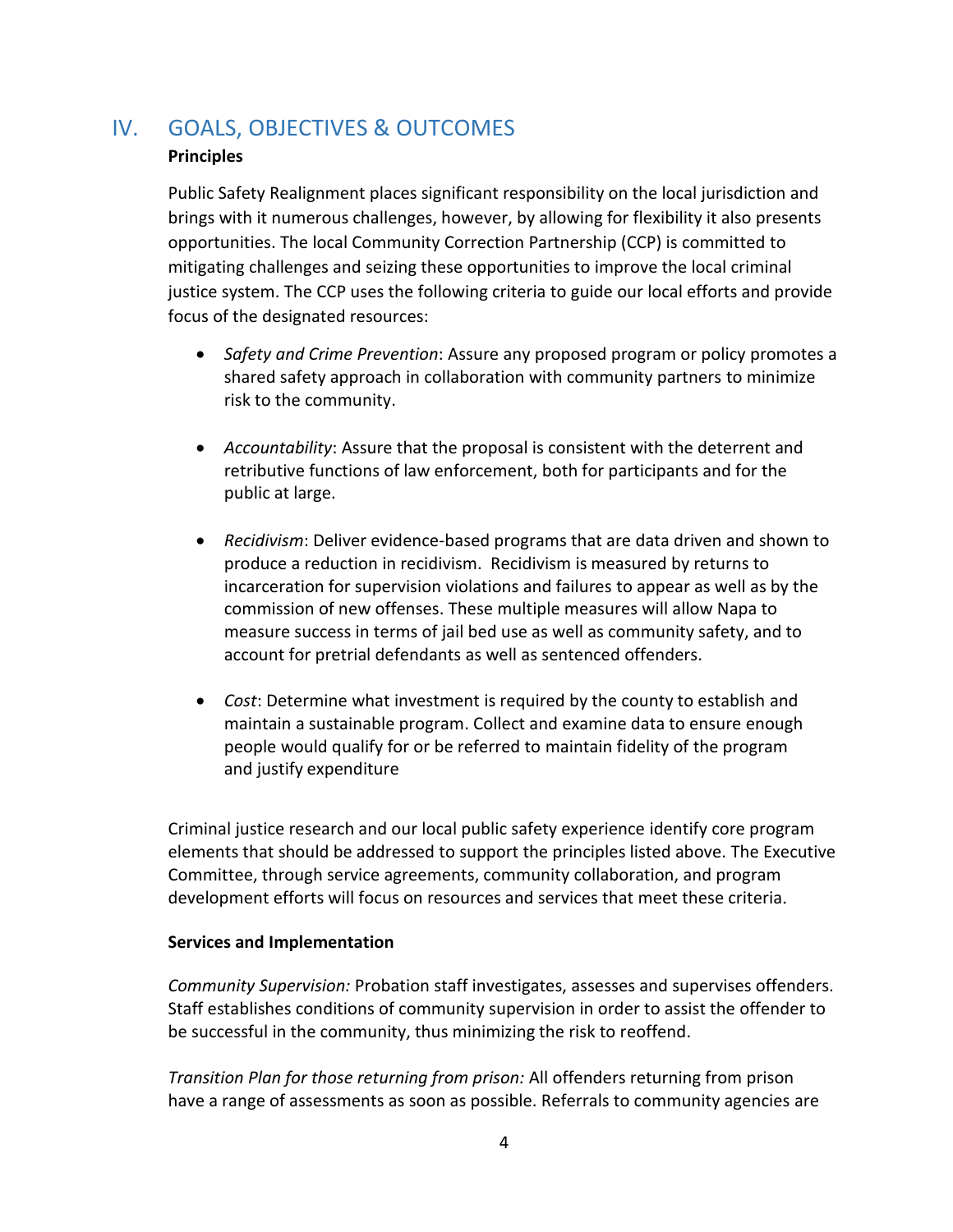made based on the results of the assessment. A goal for the coming year is to develop a multi-agency assessment team to review offenders prior to their return to the community to assure all known needs are addressed.

*Pretrial Program:* Using a combination of SB 678 and Realignment Funds, the Probation Department developed a Pretrial Services Unit. We expanded this program in 2019, when Napa County Probation and Napa Superior Court were selected by the Judicial Council of California to participate in the California Pretrial Pilot Project. Probation Officers interview defendants as they are booked, check references, and provide a report with recommendations to the Court so judges can quickly make informed decisions about release. Safeguards such as electronic monitoring or day reporting may be included in release conditions where appropriate. Pre-filing diversion programs and community referrals are reviewed and implemented as needed.

*Sentenced Offenders*: Risk assessments are conducted prior to sentencing when a presentence report is being completed. Results of the assessment highlighting the risk and needs of the offender are included in the report to assist in evidence-based sentencing. Referrals to programs are based on assessment data and could include additional assessments, education and treatment programs, community referrals and linkages, housing assistance and a pre-release program.

Less restrictive settings that may be used include electronic monitoring, home detention, work release, and day reporting—including the program-oriented day reporting program at the Community Corrections Service Center (CCSC), with appropriate variations for new clients. These variations address the needs of realigned offenders who may pose higher risk than current program clients, as well as less risky offenders who serve all or part of their sentences on day reporting or electronic monitoring in lieu of total confinement. Addressing the behavioral health needs of offenders can support such alternatives. The CCP added a victim advocate to the District Attorney's office to assure compliance with Marsy's Law prior to releasing inmates into an alternative to custody program.

*Mental Health Services:* The CCP has dedicated Mental Health funding to those in custody to provide services that assist with offender stabilization and community reintegration. Mental Health services are also provided through Mental Health Court where offenders are provided intensive case management services designed to improve public safety by reducing recidivism; and increase their participation in effective treatment. Additionally, the CCP funds counselors imbedded with local law enforcement to be responsive to mental health issues in the community and connect clients needing intervention with appropriate resources. In the upcoming year, the CCP will evaluate the need to expand mental health services for the justice involved population, specifically the need to add resources to mental health diversion programs.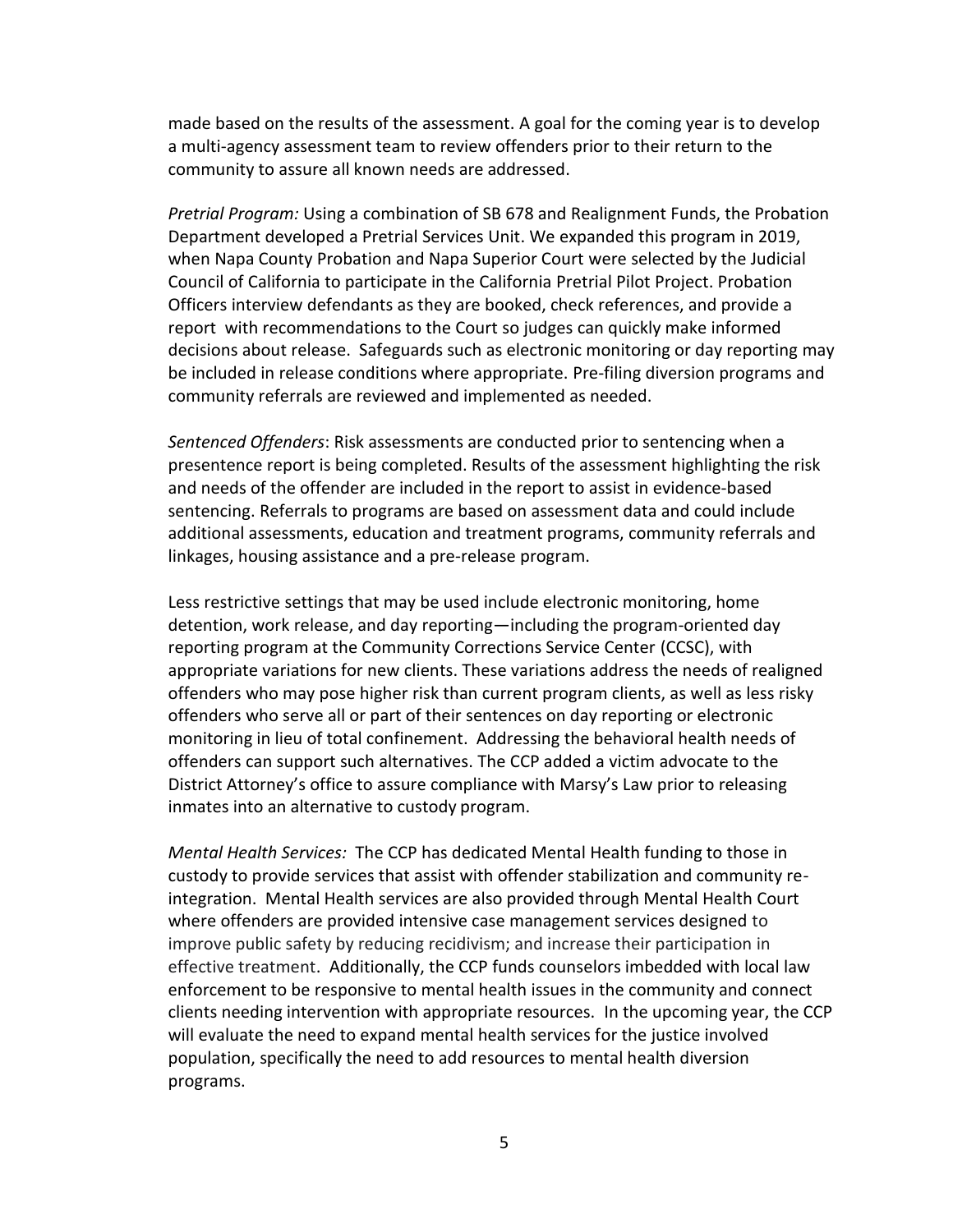*Napa County Community Corrections Service Center (CCSC):* The CCSC uses evidencebased practices to motivate clients to change behaviors, and to provide them the skills they need to be successful in the community. Clients are assessed and connected to community services and targeted programming in a coordinated fashion to promote successful reentry into the community. The CCSC also provides services such as drug and alcohol assessments and testing, cognitive behavioral therapy, both individual and group, employment and housing assistance and referrals to other community resources or service providers as needed.

*Specialized Caseloads:* The Probation Department has a number of specialized caseloads and specialty Courts to address the specific needs of offenders. These include Drug Court, Mental Health Court, and domestic violence and sex offender caseloads. The officers assigned to these caseloads have target training specific to these assignments.

*Probation Violations:* The Probation Department has designed a matrix of sanctions and rewards, ranging from counseling through "flash incarceration" to revocation of community status, which provides guidance on responses to violations based on the needs of the offender and the severity of the violation, as well as reward positive behavior. Objectives include preserving jail space for people committing new crimes and reducing the chances of repeated violations and revocation.

*Reentry Facility:* Further options for sentenced offenders included designing and building a staff-secure residential facility to support enhancing foundational life skills for low-level offenders. Residents would be able to employment or educational services in the community. This the Reentry Facility is completed, but use of the program has been delayed indefinitely due to the 2020 Global Pandemic. The implementation of emergency bail programs and changes in sentencing laws has resulted in a smaller custodial population in the county and fewer inmates are eligible for the program. When operational, the program may also serve in custody pretrial defendants and offenders on daily work, education, or treatment program release.

#### **Data Reporting and Outcomes**

One of the legislative intents of AB 109 is to maximize the role of evidence-based intervention strategies to reduce criminal recidivism. Correctly assessing the needs of the offender population and then providing appropriate services are key to addressing public safety and recidivism concerns in Napa County. To ensure strategies are implemented to fidelity and producing desired outcomes, the CCP will measure and assess data and programs and adjust services and implementation as necessary. Napa County's Criminal Justice Case Management System is integral in data collection and reporting, however, as with all case management systems, there are limitations to collecting certain data points. Long-term planning efforts will address the data capturing, tracking and analysis needs for monitoring program progress, success and areas requiring improvement.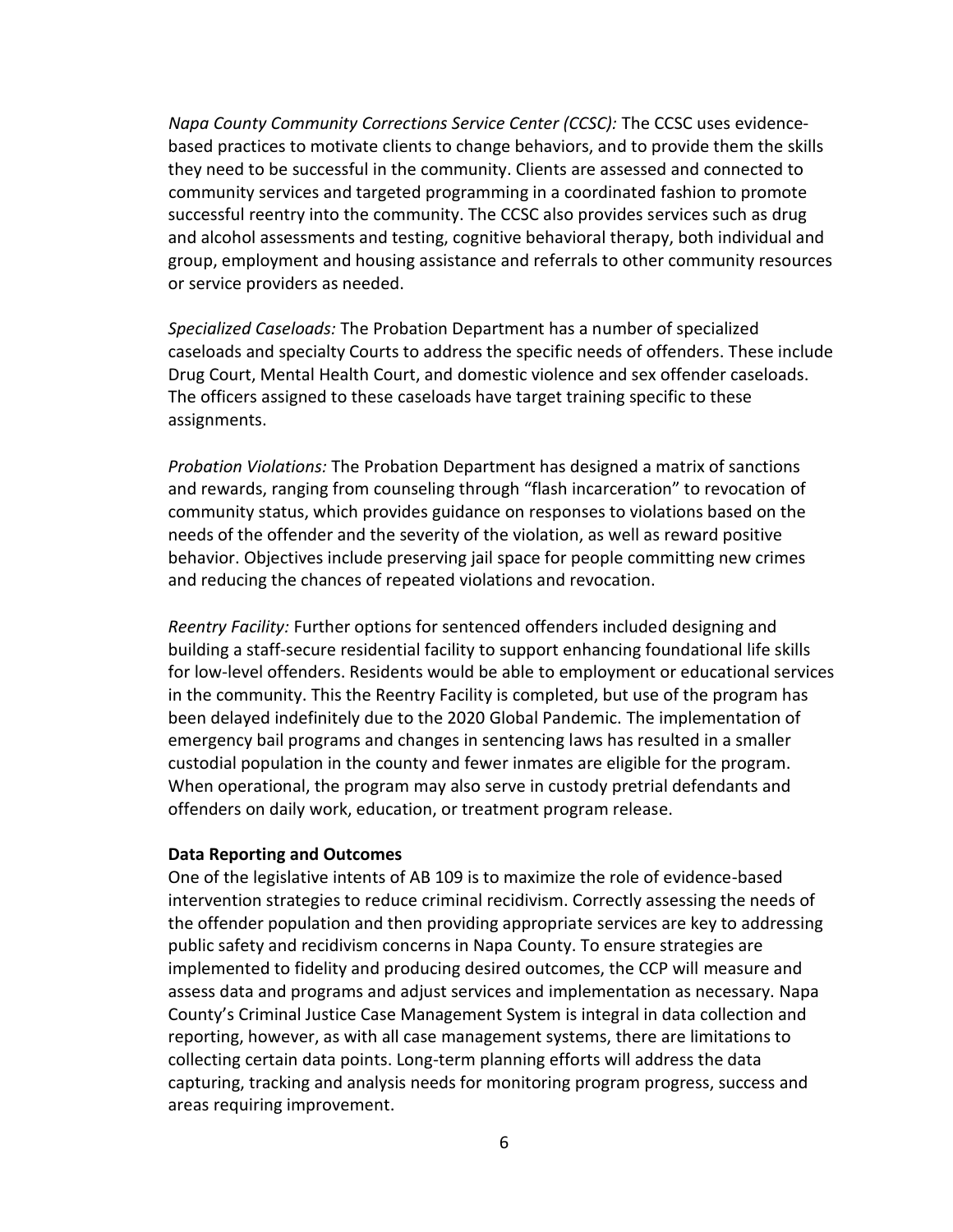The responses and interventions listed below currently used or accessed by Napa County and are considered to be evidence-based responses or other promising practices:

- Validated Risk Assessments
- Risk based supervision
- Motivational Interviewing
- Behavioral Interventions
- Cognitive Behavioral Therapy (CBT)
- Pre-Trial Programs
- Reentry Services and Day Reporting Center
- Community-based programs targeting criminogenic needs
- Substance Abuse Treatment
- Mental Health assessments, referrals and treatment
- Sanction/Reward Matrix
- Random Drug Testing
- Flash incarceration
- Electronic GPS Monitoring
- Community Service
- Transportation assistance
- Reward cards
- Collaborative Courts
- Residential Treatment

#### **Approved Realignment Funding for FY 2020/2021**

| <b>Probation Supervision</b>              | 1,607,642 |
|-------------------------------------------|-----------|
| Deferred Entry of Judgement               | 153,000   |
| Alcohol and Drug Counselor                | 132,000   |
| Mental Health Jail Program                | 386,000   |
| <b>Mental Health Treatment</b>            | 184,000   |
| Corrections Staffing (Incl. Reentry)      | 2,784,687 |
| <b>District Attorney - Victim Witness</b> | 327,000   |
| City of Napa                              | 130,000   |
| <b>Residential Treatment</b>              | 48,000    |
| Training                                  | 80,000    |
| Non-Profit                                | 16,624    |